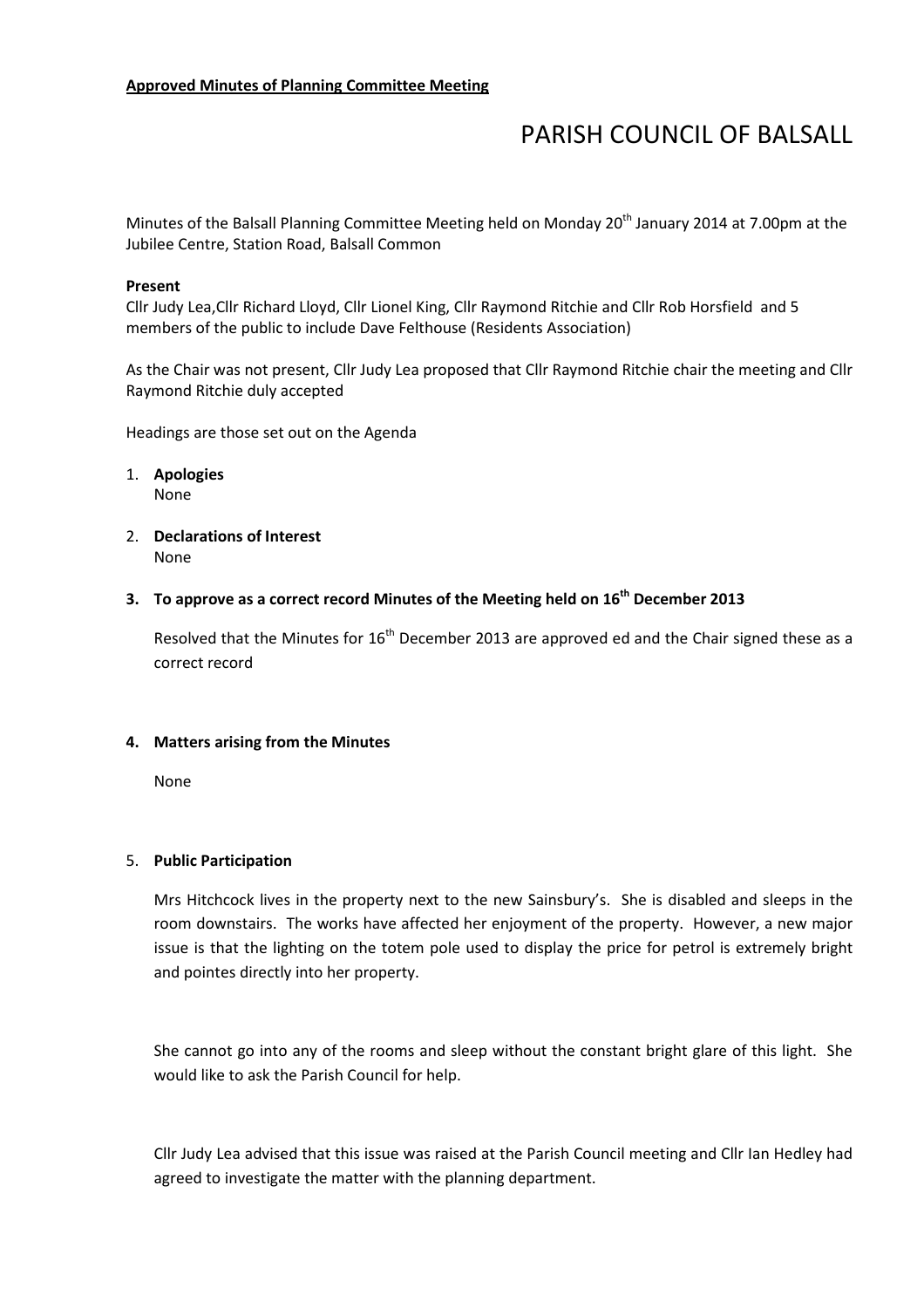Resolved - that the Parish Council shall write to Sainsbury's concerning the bright light following the result from Cllr Hedley

A resident wished to refer to planning application 2014/23, that was not on the agenda today. She advised that the planned new development created major traffic issues in an area that is already suffering highly with traffic due to the number of vehicles requiring access to the school.

The Plans do not address this issue and the proposal places pedestrians and children at risk.

David Felthouse advised that the matter will be discussed by the Residents Association. In his opinion, a recommendation should be made to SMBC to take this as an opportunity to carry out a full appraisal for access to the school. It is clear that the current situation is not adequate.

Mr Hitchcock, was concerned at the proposals by the Care home to extend the development by building on Green Belt. There are also a number of traffic issues in that area. Mr Hitchcock is also very concerned about the drainage in the area as it has been subject to flooding and if proper and adequate measures are not taken, this could create a huge problem.

6. Minton Health Care (Harper Fields site) – proposed development **-** update by Clerk following presentation given to the full Parish Council

Clerk advised that a planning application is intended to be submitted by Minton Health Care. The matter may now be considered with views from the community. It was agreed to wait to receive comments from the Residents Association and the planning application

## 7. Planning Applications

7.1.2013/1949 - Hawthorn House, Netherwood Lane, Chadwick End Solihull- Rear and side extension to incorporate sun room and ground floor bedroom, plus conversion and extension of garage roof space to provide living accommodation and re-opening of second drive access to highway

## Comment: No objection

7.2.2013/2030 - The Elms, Balsall Street, Balsall Common - conversion of barns into 2 No. 4 bedroom dwellings with a new 4 bay car port

## Comment: No comment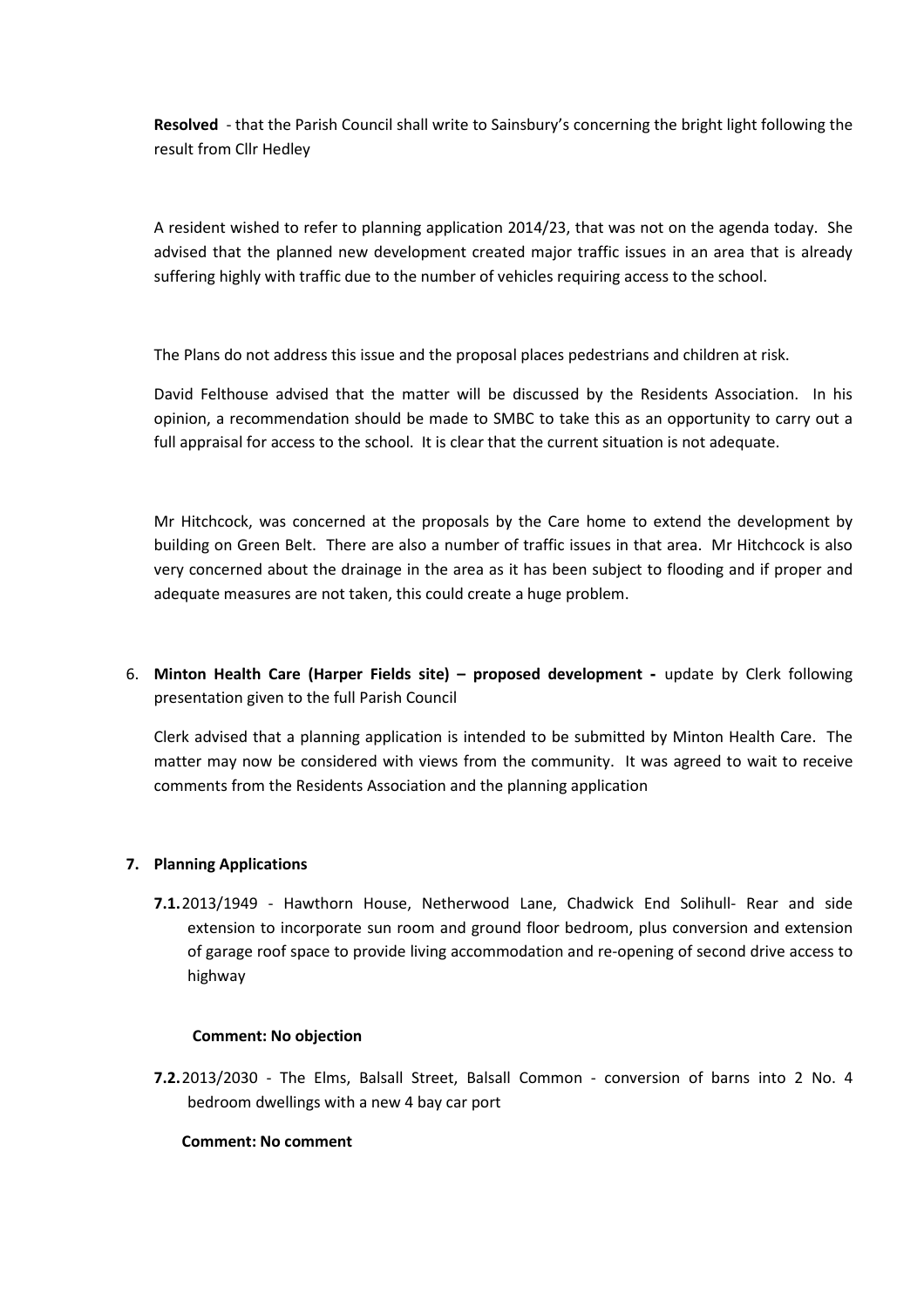7.3.2013/2073 - 31 Shenstone Drive, Balsall Common - New pitched roof over existing flat roof to side elevation and erect ground floor rear extension

## Comment: No comment

7.4.2013/1907 - 85A Meeting House Lane, Balsall Common - Listed Building consent for single storey side extension to provide en-suite to bedroom 1 and access through existing wall

### Comment: No comment

7.5.2013/1905 - 85A Meeting House Lane, Balsall Common - Single storey side extension to provide en-suite bedroom

### Comment: No Comment

7.6.2013/2151 - 101 Station Road, Balsall Common - Ground floor side extension to form bathroom, dressing room laundry and garage

### Comment: No comment

7.7.2013/2020 - Tesco Stores Limited, 213 Station Road, Balsall Common - Erect 2 No. externally illuminated signs. 1 No. projecting sign and ATAM signage to front elevation and 1 No. nonilluminated panel sign to side elevation of approved ground floor A1 retail unit

#### Comment: No comment

7.8.2013/2132 - 654 Kenilworth Road, Balsall Common - Remove Condition No. 6 to planning approval 2013/480

Comment: Object as the acoustic treatment is important and should be maintained as it affects the impact of the property on neighbouring properties. The requirement for acoustic treatment has not disappeared

7.9.2013/2002 - 1 The Dell, Windmill Lane, Balsall Common - Retrospective planning application for a detached replacement outbuilding and new car port

#### Comment: No comment

7.10. 2013/2095 - 3 Wooton Green Lane, Balsall Common - Erect 2 No. bedroom detached bungalow to rear of 3 Wooton Green lane

Comment:- Leave to neighbour to comment. We support any comments made by neighbours